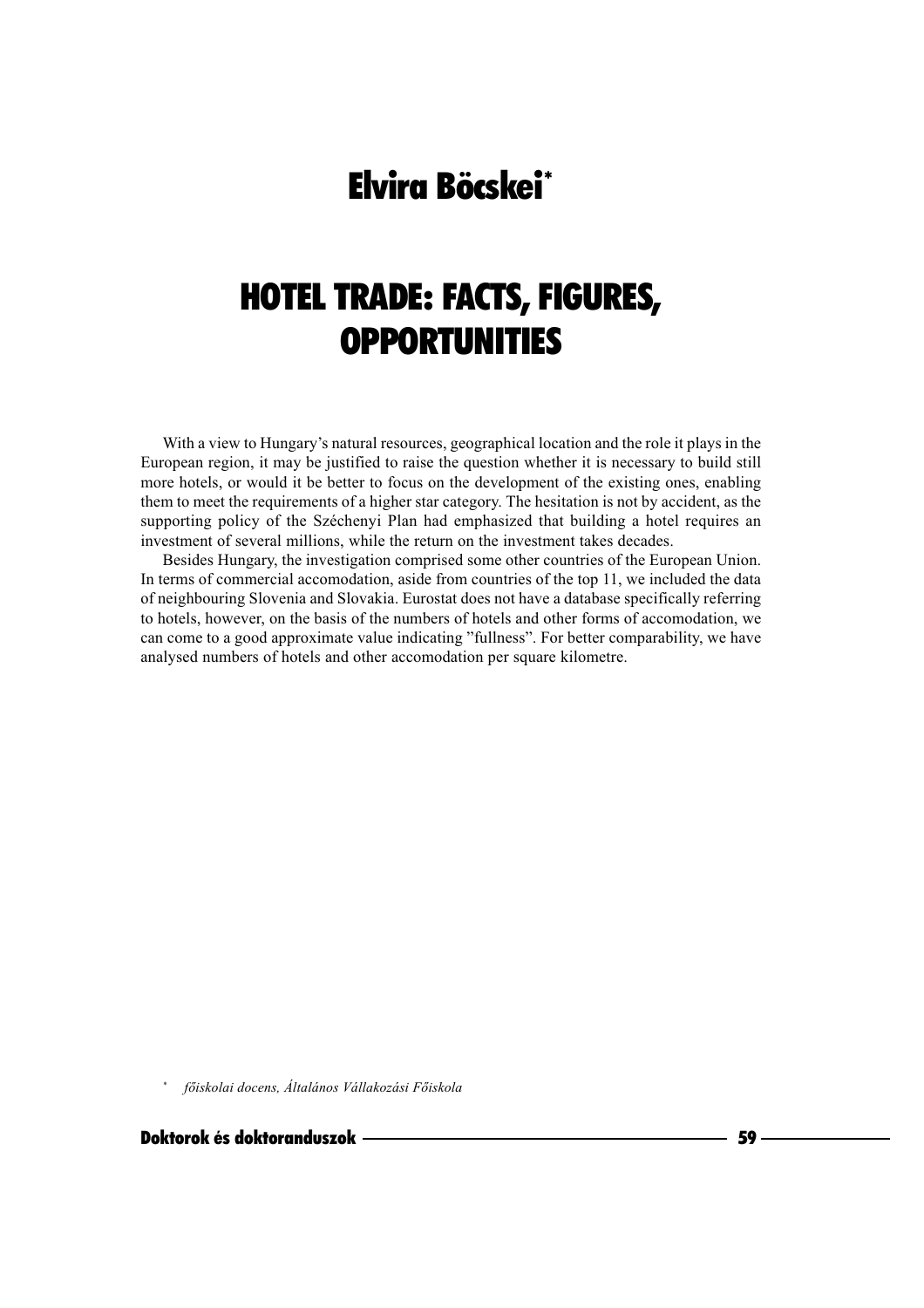**Table 1** Hotels and commercial accommodation per square kilometre

| Country <sup>1</sup> |  |  |  | 1995 1996 1997 1998 1999 2000 2001 2002 2003 2004 2005                                  |  |  |
|----------------------|--|--|--|-----------------------------------------------------------------------------------------|--|--|
| Italy $(1)$          |  |  |  | 0.113 0.113 0.112 0.111 0.110 0.110 0.111 0.111 0.111 0.111 0.111                       |  |  |
| Spain $(2)$          |  |  |  | 0.021 0.188 0.015 0.015 0.032 0.032 0.032 0.033 0.033 0.034 0.035                       |  |  |
| Germany (3)          |  |  |  | 0.106 0.108 0.109 0.109 0.108 0.107 0.107 0.106 0.105 0.103 0.102                       |  |  |
| France $(4)$         |  |  |  | 0.032 0.032 0.031 0.030 0.030 0.030 0.030 0.030 0.028 0.029 0.030                       |  |  |
| UK(5)                |  |  |  | 0.188 0.188 0.189 0.194 0.209 0.186 0.182 0.182 0.180 0.182 0.134                       |  |  |
| Austria (6)          |  |  |  | 0.216 0.214 0.210 0.188 0.183 0.185 0.182 0.177 0.175 0.172 0.170                       |  |  |
| Holland (7)          |  |  |  | 0.042 0.041 0.044 0.067 0.068 0.068 0.068 0.070 0.070 0.075 0.075                       |  |  |
| Greece $(8)$         |  |  |  | 0.058 0.060 0.059 0.060 0.061 0.063 0.063 0.063 0.065 0.067 0.068                       |  |  |
| Poland $(9)$         |  |  |  | 0.003 0.004 0.003 0.005 0.004 0.004 0.004 0.005 0.005 0.006 0.007                       |  |  |
| Sweden $(10)$        |  |  |  | 0.004 0.004 0.004 0.004 0.004 0.004 0.004 0.003 0.003 0.004 0.004                       |  |  |
| Portugal (11)        |  |  |  | 0.018 0.018 0.019 0.018 0.019 0.019 0.019 0.020 0.020 0.021 0.021                       |  |  |
| Hungary $(16)$       |  |  |  | $0.016$ $0.018$ $0.018$ $0.019$ $0.019$ $0.020$ $0.021$ $0.023$ $0.024$ $0.020$ $0.022$ |  |  |
| Slovakia (19)        |  |  |  | 0.009 0.010 0.008 0.011 0.011 0.011 0.012 0.015 0.017 0.018 0.018                       |  |  |
| Slovenia (20)        |  |  |  | 0.015 0.020 0.020 0.020 0.020 0.022 0.019 0.019 0.019 0.017 0.017                       |  |  |
| EU 27                |  |  |  | 0.045 0.045 0.045 0.045 0.045 0.046 0.046 0.046 0.046 0.046 0.044                       |  |  |

Source: Eurostat – Tourism in the enlarged European Union, Statistics in focus, 13/2005, Eurostat – Tourism – Statistical pocketbook (1995–2005), KSH, 1995–2006, furthermore using data supplied by the statistical yearbooks of the enlisted countries for (1995–2006).

The chart shows that in Hungary the ratio of hotel and commercial accommodation per square kilometre is 0.022. Considering the number of guest nights spent in commercial accomodation, which is most often used to measure the performance of tourism, Poland, Sweden and Portugal also precede Hungary, although they have less commercial accommodation.

In relation to their numbers of commercial accomodation, Spain and France<sup>2</sup> have only slightly more commercial accommodation, but they occupy second and fourth places in the

<sup>2</sup> France is the world's #1 touristic destination, while Spain is #2, their market share is world tourism is 9.8 pc and 6.9 pc respectively. Hungary is ranked 18th with a market share of 1.6 pc. (Organización Mundial del Tourismo Datos y cifras, Edición [2005], www.world-tourism.org).

60

 $\mathcal{I}$ The numbers in the brackets beside the names of the countries indicate the place in the ranking based on numbers of guest nights spent in commercial accommodation.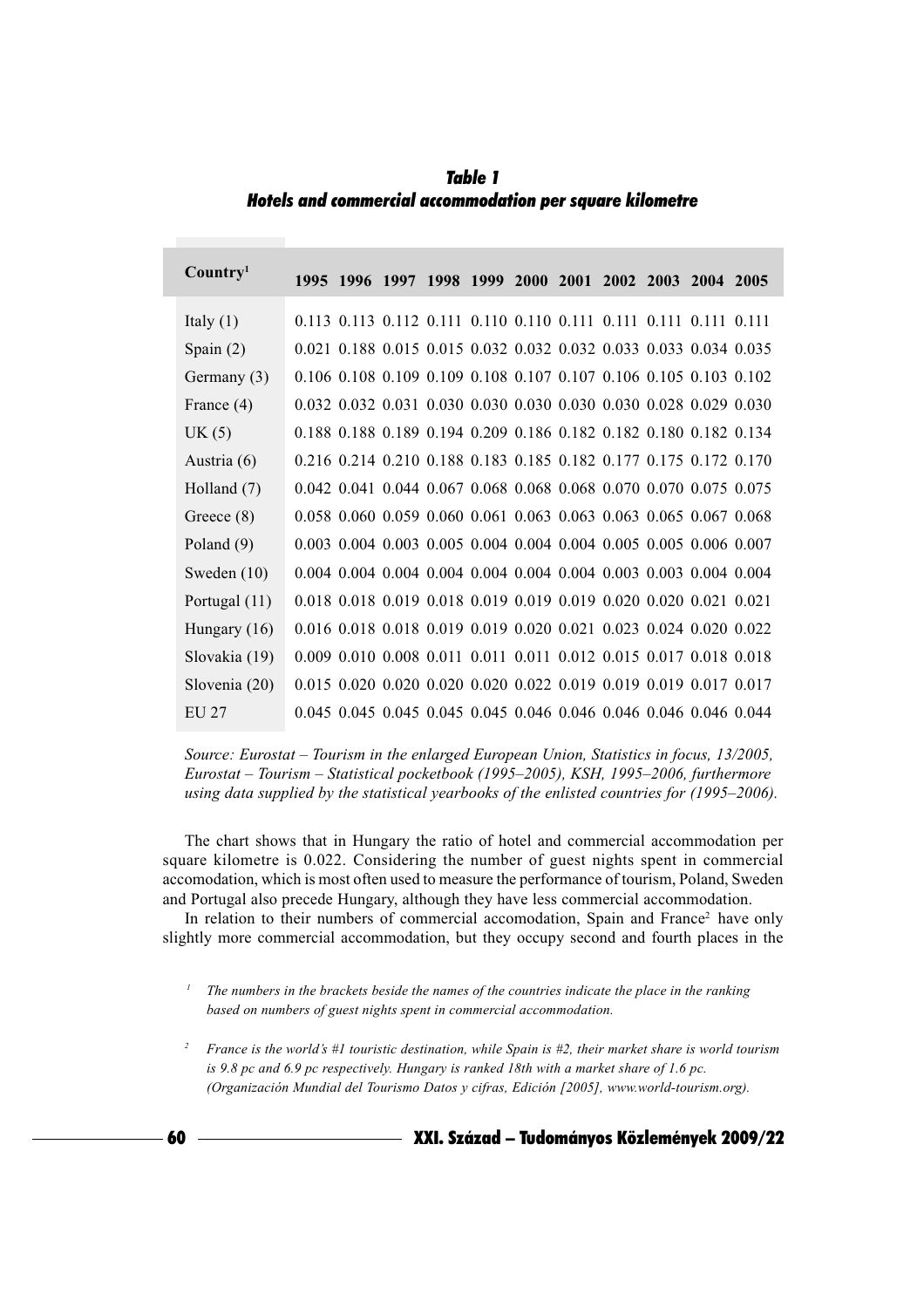ranking based on numbers of guest nights. The above-mentioned countries, with perhaps the only exception of Poland, have divergent economic, social, geographical and natural conditions, and consequently no deeper consequences must be drawn from their comparison. However, it seems justified to raise the question, whether it is worth building new hotels.

## *Table 2 Numbers of foreign and domestic guest arrivals per hotel or other commercial accommodation (person)*

| Country        | 1995 1996 1997 1998 1999 2000 2001 2002 2003 2004 2005            |  |  |  |  |  |
|----------------|-------------------------------------------------------------------|--|--|--|--|--|
|                |                                                                   |  |  |  |  |  |
| Spain $(2)$    | 3 591 4 085 5 532 6 073 3 610 3 640 3 660 3 578 3 656 3 840 4 011 |  |  |  |  |  |
| France (4)     | 3 789 3 858 4 126 4 484 4 974 5 249 5 079 5 096 5 317 5 548 5 456 |  |  |  |  |  |
| Poland $(9)$   | 6 270 6 027 5 504 4 879 3 791 5 001 4 909 4 815 4 871 4 515 4 785 |  |  |  |  |  |
| Sweden         | 6 174 6 140 6 006 6 452 6 667 6 841 6 669 7 457 7 315 7 157 7 449 |  |  |  |  |  |
| Portugal (11)  | 4 227 4 352 4 553 5 128 5 182 5 328 5 274 5 129 4 974 5 187 5 283 |  |  |  |  |  |
| Hungary $(16)$ | 2 189 2 009 1 972 2 392 2 394 2 458 2 416 2 276 2 202 2 768 2 872 |  |  |  |  |  |
| Slovakia (19)  | 3 360 3 732 4 024 3 303 3 291 3 297 2 759 2 879 2 718 2 609 2 765 |  |  |  |  |  |
| Slovenia (20)  | 3 925 3 169 3 205 3 175 3 162 3 117 6 678 3 737 3 978 4 549 4 802 |  |  |  |  |  |

Source: Eurostat – Tourism in the enlarged European Union, Statistics in focus, 13/2005, Eurostat – Tourism – Statistical pocketbook (1995–2005), KSH, 1995–2006, furthermore using data supplied by the statistical yearbooks of the enlisted countries for (1995–2006).

The analysis of the number of guest arrivals per hotel or other commercial accommodation is giving further evidence for the presumption that the development of the existing hotels must be prioritized. Countries with a lower number of hotels and other commercial accommodation, like Poland, Sweden and Portugal, are boasting a much higher value than Hungary for guest arrivals. The same tendency can be observed for Spain and France, which have similar values for accommodation. Naturally, tourism cannot be evaluated exclusively on the basis of figures, and the country's touristic conditions as well as the peculiarities of the local supply must also be taken into consideration. For all the above factors, it must not be forgotten that foreign tourist traffic in Hungary is rather concentrated: foreigners know only two centres of tourism, Budapest and Lake Balaton. More than three quarters of the guest nights have been registered in Budapest and around Balaton (KSH, 2006: 25–27). The situation is further worsened by the fact that the tourist traffic around the Balaton is very seasonal, it is restricted to the summer months. Furthermore, a high proportion of foreign entrants are only transit passengers, or they stay in Hungary only a very short time, and they arrive from countries geographically close to Hungary. To enhance the tourists' demand, one must take into consideration a new trend just in the making; a new focus in tourism is on services with a higher value added, services providing more experiences, adventures to the tourists (Szabó, 2006: 14–41).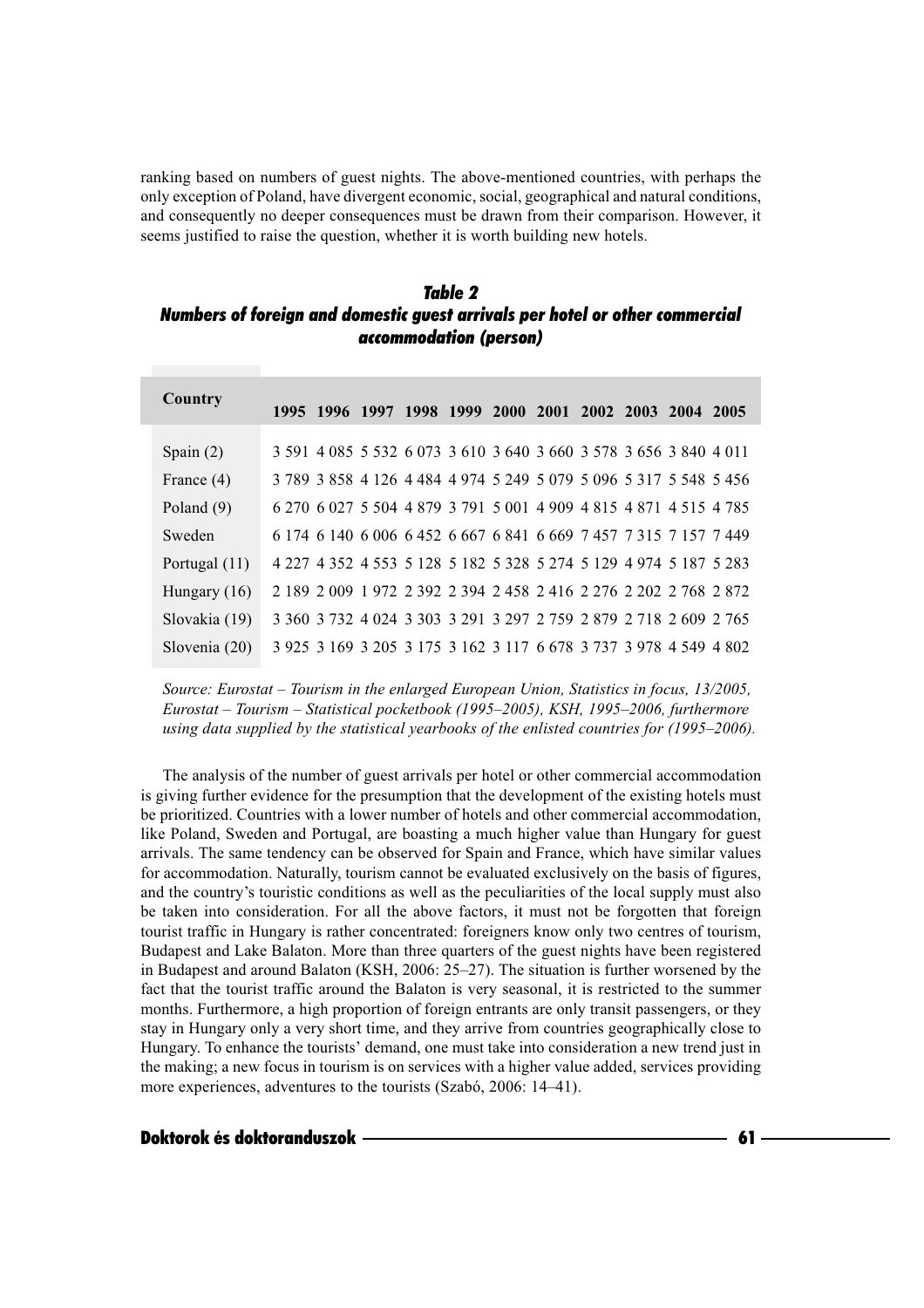### The number and utilization of hotels operating in Hungary

As a first step of analyzing the past decade of the hotel industry, I investigated the changes in the numbers and the ranking in star categories of the hotels operating in Hungary.

| <b>Category</b>         |                |      |     |             |     |     |     | 1995 1996 1997 1998 1999 2000 2001 2002 2003 2004 2005 2006 |     |     |     |      |
|-------------------------|----------------|------|-----|-------------|-----|-----|-----|-------------------------------------------------------------|-----|-----|-----|------|
| 5                       | 5 <sup>7</sup> | 5    | 5   | $5^{\circ}$ | 7   | 10  | 11  | 12                                                          | 14  | 16  | 17  | 17   |
| $\overline{\mathbf{4}}$ | 27             | 30   | 35  | 41          | 51  | 64  | 72  | 80                                                          | 89  | 105 | 121 | 127  |
| 3                       | 205            | 230  | 240 | 268         | 303 | 341 | 360 | 411                                                         | 414 | 428 | 440 | 458  |
| $\overline{2}$          | 198            | 197  | 207 | 214         | 229 | 218 | 217 | 222                                                         | 224 | 200 | 192 | -199 |
| 1                       | 132            | -136 | 138 | 123         | 114 | 85  | 76  | 81                                                          | 81  | 75  | 66  | 71   |
| Total:                  | 567            | 598  | 625 | 651         | 704 | 718 | 736 | 806                                                         | 822 | 824 | 836 | 837  |

Table 3 **Numbers of hotels in Hungary 1995-2006** 

The number of hotels operating in Hungary has seen a dynamic growth in the past decade. While in 1995 567 hotels were registered, a slightly less than 47 pc development by 2006 has resulted in 837 hotels serving the guests' relaxation. A move towards higher star categories has been discernible. While in 1995 there were as few as 5 hotels ranked as belonging to the highest star category, hardly more than 10 years later this number has increased to 3.4 times higher. The development has been most spectacular in the four-star hotels (their number has grown to 4.7) times higher). This dynamic growth was partly due to the fact that, as a result of the developments, the three-star hotels finally met the requirements of the higher category, and also, to a lesser extent, some of the newly-built hotels also contributed to the growth. Growth has also been observable in the three-star category, though, at a much lesser extent (2.2 times) than in the four- and five-star group. As for the number of two-star hotels, there has been a slight, 10 pc development from 1995, but, starting from the year 2003, a process of steady decrease pushed it back down to the 1995 level. As for the one-star hotels it can be stated that their number has shown dramatic fall, to almost half.

Analysing the star-ranking of the hotels, it becomes apparent that the socio-economic transition has obviously entailed the transformation of the tourism sector in general, and the hotel industry in particular. I presume that this process has not yet come to an end, and the reranking of one- and two-star hotels in the higher categories will continue. They will, by all probability, be able to meet the classification standards of the three-star hotels, while a few three-star hotels with better-off owners might be able to enter the "top" category.

– XXI. Század – Tudományos Közlemények 2009/22

62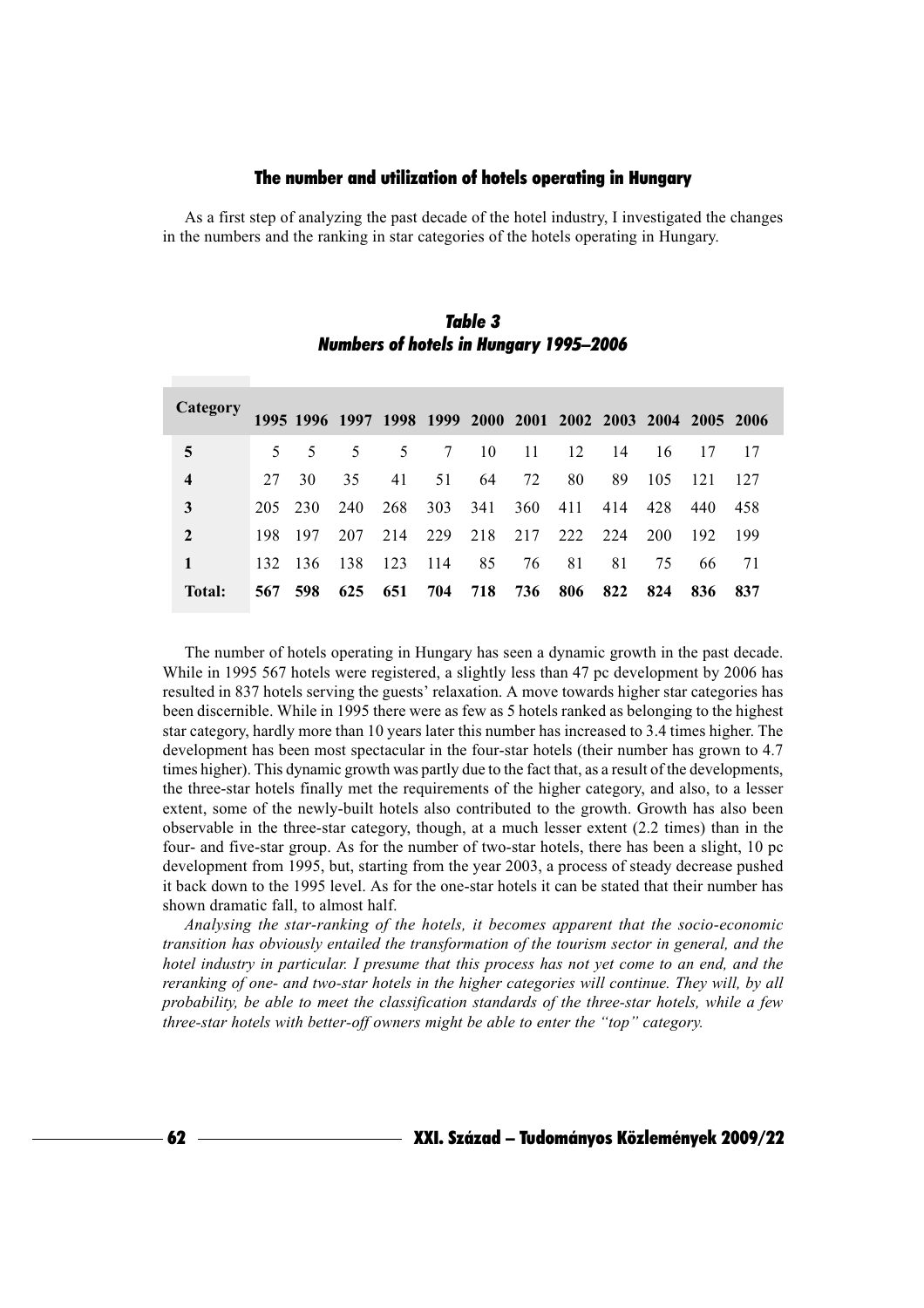*Table 4 Guest turnover of hotels according to star categories (1000 people)*

| Category                |      |                |                                                             |     |     |         |     |     |                                              |     |     |      |
|-------------------------|------|----------------|-------------------------------------------------------------|-----|-----|---------|-----|-----|----------------------------------------------|-----|-----|------|
|                         |      | 1995 1996 1997 |                                                             |     |     |         |     |     | 1998 1999 2000 2001 2002 2003 2004 2005 2006 |     |     |      |
|                         |      |                |                                                             |     |     |         |     |     |                                              |     |     |      |
| 5                       | 214  | 240            | 242                                                         | 238 |     | 292 312 | 329 | 342 | 366                                          | 475 | 572 | -584 |
| $\overline{\mathbf{4}}$ | 538  | 610            | 701                                                         | 809 |     |         |     |     | 839 1021 1060 1167 1272 1619 1853 1925       |     |     |      |
| 3                       | 1377 |                | 1472 1441 1548 1607 1788 1860 1871 1804 1930 2095 2164      |     |     |         |     |     |                                              |     |     |      |
| $\overline{2}$          | 761  | 729            | 719                                                         | 683 | 643 | 621     | 579 | 543 | 507                                          | 425 | 383 | 352  |
|                         | 397  | 337            | 327                                                         | 288 | 263 | 206     | 160 | 137 | 143                                          | 121 | 115 | -109 |
| Total:                  |      |                | 3286 3389 3429 3566 3645 3948 3988 4060 4092 4571 5018 5143 |     |     |         |     |     |                                              |     |     |      |

Source: (KSH, 1995-2006)

The hotels' guest turnover has been increasing dynamically, the value of the growth has reached 56 pc, compared with 1995. The most conspicuous growth has been discernible in the four-star category, where the number of guests has increased to 3.5 times higher. It is worth mentioning that the guest turnover of four-star hotels, 1.925 million, registered in 2006, hardly falls short of the 2.164 million of three-star hotels, though the number of four-star hotels is just a quarter of that of three-star ones. Today the highest guest turnover is produced by three-star hotels, but the rate of growth shows a slowing trend. Four-star hotels were followed by five-star ones in showing the second most dynamic growth. Guest turnover, compared with 1995, increased to 2.73 times higher. As for one- and two-star hotels, there has been a drastic fall in guest turnover. The statistics of the hotels' guest turnover provides further evidence for the tendency that the guests are giving priority to accommodation with more conveniences, and, within this category, four-star hotels are taking the lead in the market.

| Category                |      |           |      |  |  | 1995 1996 1997 1998 1999 2000 2001 2002 2003 2004 2005 2006 |      |      |      |
|-------------------------|------|-----------|------|--|--|-------------------------------------------------------------|------|------|------|
| 5                       |      | 63.5 69.8 | 68.8 |  |  | 67.1 64.7 63.8 61.4 60.4 55.1 60.5 65.4 65.3                |      |      |      |
| $\overline{\mathbf{4}}$ | 62.1 |           |      |  |  | 63.6 63.7 62.5 60.0 62.4 58.6 57.3 54.9 58.2 59.0 57.0      |      |      |      |
| $\mathbf{3}$            |      |           |      |  |  | 44.5 46.8 47.0 46.4 44.3 43.2 44.3 41.9 41.0 42.6 43.8 44.2 |      |      |      |
| $\overline{2}$          |      | 39.2 39.7 |      |  |  | 40.2 38.1 34.8 35.6 35.1 33.6 31.1 28.8 28.6 27.8           |      |      |      |
| $\mathbf{1}$            | 34.1 |           |      |  |  | 32.0 31.9 33.6 31.1 36.6 33.6 32.8 30.8 31.6 31.2 34.1      |      |      |      |
| Total:                  |      |           |      |  |  | 45.4 47.2 47.7 47.5 45.5 46.7 46.6 45.1 43.7                | 46.4 | 48.1 | 47.9 |

Table 5 *Room utilization per star category (percent)*

Source: (KSH, 1995-2006)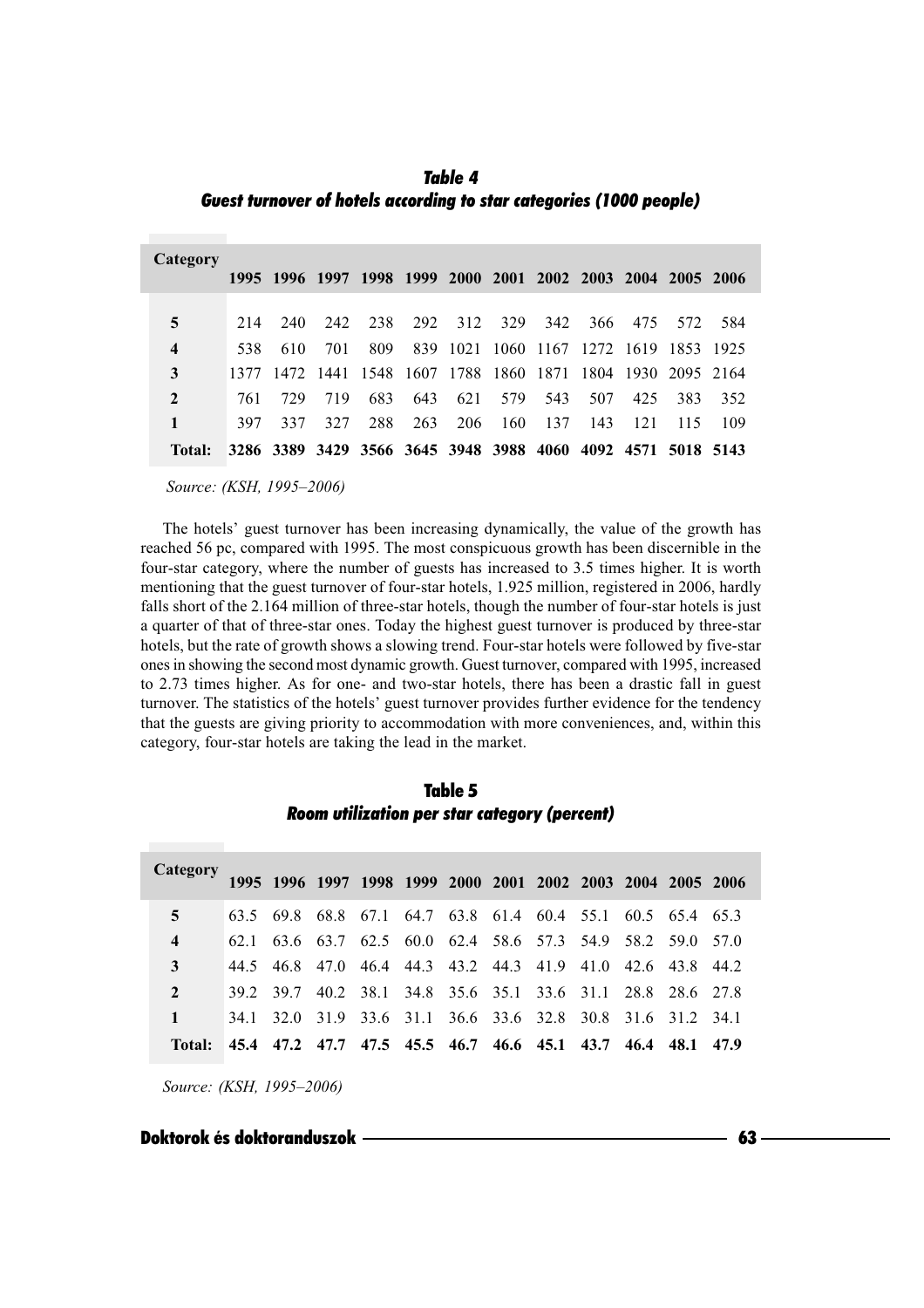The analysis of the room utilization of hotels leads to the conclusion that in each year of the period studied room utilization is higher than the national average for four- and five-star hotels, while it is around the average for three-star hotels, and below the average for one- and two-star hotels.

It seems worth analyzing numbers of hotels, room utilization and guest numbers simultaneously over a longer interval.

| Table 6                                        |  |
|------------------------------------------------|--|
| Hotel numbers, guest numbers, room utilization |  |

| <b>Denomination</b>                                                             |  |                                                             |  |  |  |  |  |                             |  |         |         |
|---------------------------------------------------------------------------------|--|-------------------------------------------------------------|--|--|--|--|--|-----------------------------|--|---------|---------|
|                                                                                 |  | 1995 1996 1997 1998 1999 2000 2001 2002 2003 2004 2005 2006 |  |  |  |  |  |                             |  |         |         |
| No hotels 567                                                                   |  |                                                             |  |  |  |  |  | 598 625 651 704 718 736 806 |  | 822 824 | 836 837 |
| No guests 3286 3389 3429 3566 3645 3948 3988 4060 4092 4571 5018 5134           |  |                                                             |  |  |  |  |  |                             |  |         |         |
| Room<br>utilization 45.4 47.2 47.7 47.5 45.5 46.7 46.6 45.1 43.7 46.4 48.1 47.9 |  |                                                             |  |  |  |  |  |                             |  |         |         |

Source: (KSH, 1995-2006)

Despite the steady increase in guest numbers, which can be seen on nation level, in the three-, four-, and five-star hotels, the room utilization shows a falling tendency in all five star categories. The increase in the number of hotels has resulted in an increase in the number of guests the hotels can sleep, and the latter was higher than the increase in the actual number of guests. Once again, the question arose, whether it was necessary to build new hotels. In order to answer this question properly, it became necessary to analyze the wealth, financial and revenue positions of the hotels operating in Hungary.

## Analysis of the economic efficiency of hotels operating in Hungary

To enhance competitive investment and operating conditions, the hotels had to be examined according to star categories. If one wishes to get a comprehensive overview of the wealth, financial and revenue positions of the hotels operating in Hungary, the balance statement and net earning data of the hotels chosen for the sample had to be carried out. The rate of hotels involved in the study, compared to all hotels operating in Hungary, reached 45 pc on average, for three-, four- and five-star hotels, thus the analysis can be considered representative.

Through analyzing the balance statement and net earnings data of the hotels operating in Hungary I actually examined the developmental tendencies of over 10 years (1995–2006). In choosing the indicators I primarily relied on analyses applied in accounting practice.

64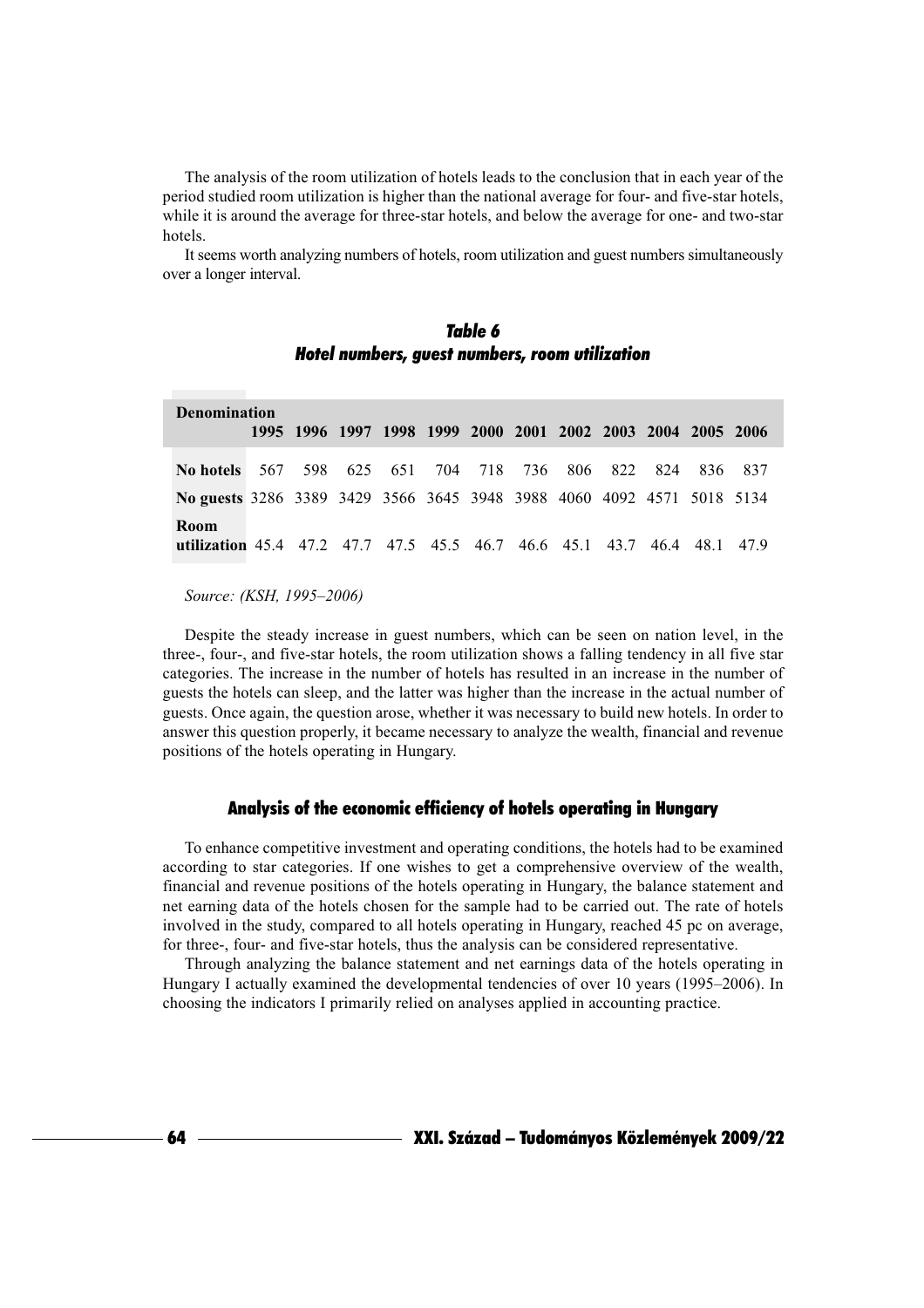### Examining economic efficiency and profitability with variance analysis

The analysis of economic efficiency and profitability with variance analysis, as well as with the methods of descriptive statistics, involved the whole range of hotels. It can be established for the whole range of hotels involved in the sample  $-$  341 hotels  $-$  that there is a significant correlation between the number of stars and the profitability indicators.

# *Table 7 The closeness and significance of the correlation between hotels' star ratings and economic efficiency*

| Indicator of economic efficiency Correlation significant? Closeness of correlation |     |       |
|------------------------------------------------------------------------------------|-----|-------|
| Revenue per assets                                                                 | yes | 0.135 |
| Revenue per costs                                                                  | yes | 0.254 |

Source: own calculation

The analysis was carried out with the application of the two most typical indicators, revenue per assets and revenue per costs. In the case of the revenue per assets indicator, it can be stated with  $81.6$  pc reliability and at a  $0.184$  significance level, that the averages typical of the different categories of hotels significantly differ from each other. As for the revenue per costs indicator, there is a well-discernible, marked stochastic relationship between star categories and efficiency. The result show that it can be stated with full  $-$  99.9 pc  $-$  certainty that revenue per costs depends on which star category the hotels belong to.

## *Table 8 The closeness and significance of the correlation between the economic efficiency of four- and five-star hotels*

| Indicator of economic efficiency Correlation significant? Closeness of correlation |    |       |
|------------------------------------------------------------------------------------|----|-------|
| Revenue per assets                                                                 | no | 0.073 |
| Revenue per costs                                                                  | no | 0.128 |

Source: own calculation

The correlation between economic efficiency and the star categories, as well as its closeness, has also been analyzed constrained to four- and five-star hotels. Among four- and five star hotels, the correlation is not significant for any indicator. All this suggests that within the "élite"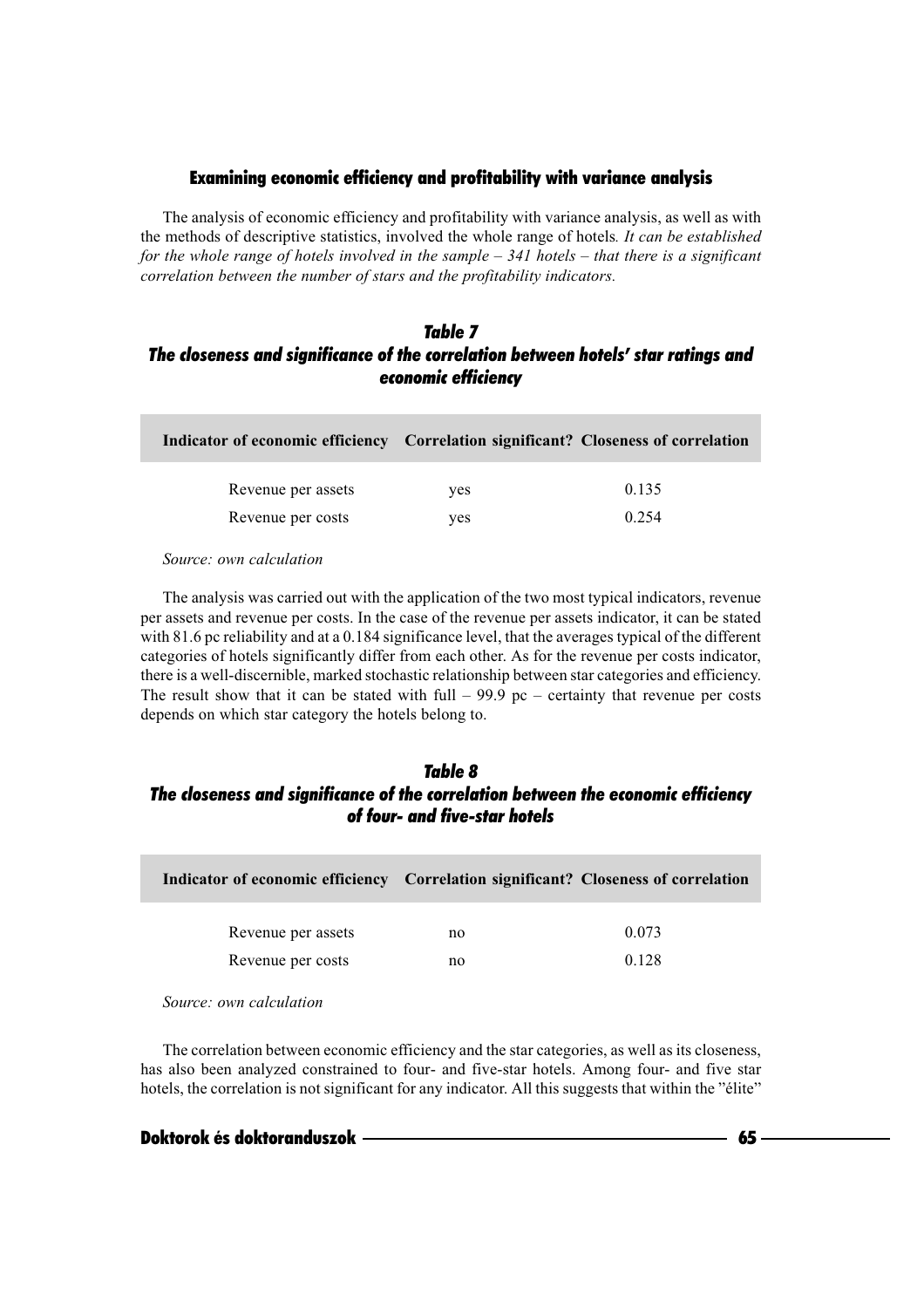category of hotels the increase in the number of stars no longer improves efficiency significantly. It should be noted that the standard deviation ratio measuring the closeness of the correlation is usually rather low due to the quite high deviation within the individual hotel categories, but even so it can be proved with no doubt that the correlation between star categories and efficiency is much less close within the subset of four- and five-star hotels than within all hotels.

Besides economic efficiency, profitability has also been analyzed. To analyze profitability, five indicators have been selected.

## Table 9 The closeness and significance of the correlation between hotels' star categories and profitability

| <b>Profitability indicator</b> | Correlation significant? | <b>Closeness of correlation</b> |
|--------------------------------|--------------------------|---------------------------------|
| Earnings on income             | no                       | 0.105                           |
| <b>EBIDTA</b>                  | yes                      | 0.153                           |
| <b>ROA</b>                     | yes                      | 0.148                           |
| ROI                            | yes                      | 0.149                           |
| After-tax earnings on capital  | no                       | 0.124                           |
| Retained profit on capital     | no                       | 0.122                           |

Source: own calculation

Similarly to the method applied in the analysis of economic efficiency, the analysis was carried out first for all hotels involved in the study, then for four- and five-star hotels. In terms of all hotels, it can be stated with a reliability rate of 90.7 pc for the EBIDTA indicator, 88.9 pc for ROA, and 89 pc for ROI that the profitability of hotels depends on which star category they belong to. In the case of earning on income, after-tax earning on capital and retained profit on capital the difference between profitability and the hotels belonging to different star categories is not significant, though, which can be explained primarily by the fact that due to the outstanding value of the individual hotels – that goes back to the controversies inherent in its capital structure - the coherence is not detectable.

– XXI. Század – Tudományos Közlemények 2009/22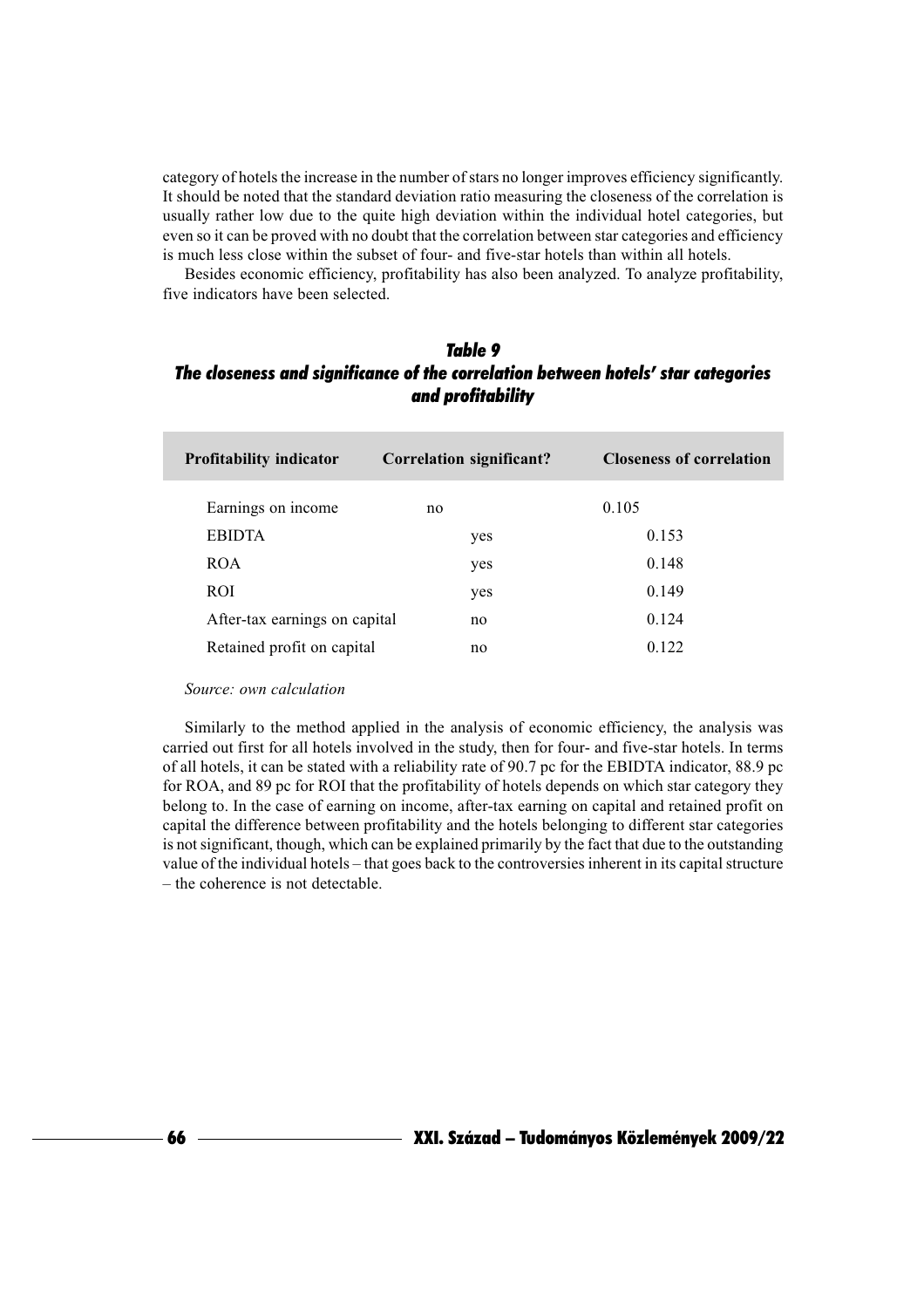# *Table 10 The closeness and significance of the correlation between the profitability of four- and five-star hotels*

| <b>Profitability indicator</b> | <b>Correlation significant?</b> | <b>Closeness of correlation</b> |
|--------------------------------|---------------------------------|---------------------------------|
| Earnings on income             | no                              | 0.046                           |
| <b>EBIDTA</b>                  | no                              | 0.142                           |
| <b>ROA</b>                     | no                              | 0.101                           |
| ROI.                           | no                              | 0.102                           |
| After-tax earnings on capital  | no                              | 0.039                           |
| Retained profit on capital     | no                              | 0.040                           |

#### Source: own calculation

Limiting the circle of hotels to four- and five star ones, the investigation has underpinned also for profitability indicators that there is no significant correlation, ie. the increase in the number of stars does not significantly improve profitability.

#### **Literature**

Eurostat [2005]: Statistics Tourism Statistical pocketbook (2001-2004), Luxemburg, 2005.

Ipari, Kereskedelmi és Idegenforgalmi Minisztérium [1998]: 45/1998. (VI. 24.) IKIM rendelet a kereskedelmi és fizetővendéglátó szálláshelyek osztályba sorolásáról, valamint a falusi szálláshelyek minősítéséről.

Kerékgyártó Györgyné – Mundruczó György – Sugár András [2001]: Statisztikai módszerek és alkalmazásuk a gazdasági, üzleti elemzésekben. Aula Kiadó, Budapest, 2001.

Központi Statisztikai Hivatal [1996-2006] Turisztikai Statisztikai Évkönyv, 1995, 1996, 1997, 1998, 1999, 2000, 2001, 2002, 2003, 2004, 2005.

Magyar Turizmus Zrt., Gyógy, és wellness szálló katalógus internetes honlapja: (http://www.itthon.hu/images/mtrt/tartalom/gyogy szallok 2006/magyar kicsi.pdf), letöltés dátuma: 2007. augusztus 21.

Magyar Turisztikai Hivatal [2005]: Nemzeti Turizmusfejlesztési Stratégia (NTS) 2005-2013. Budapest, 2005.